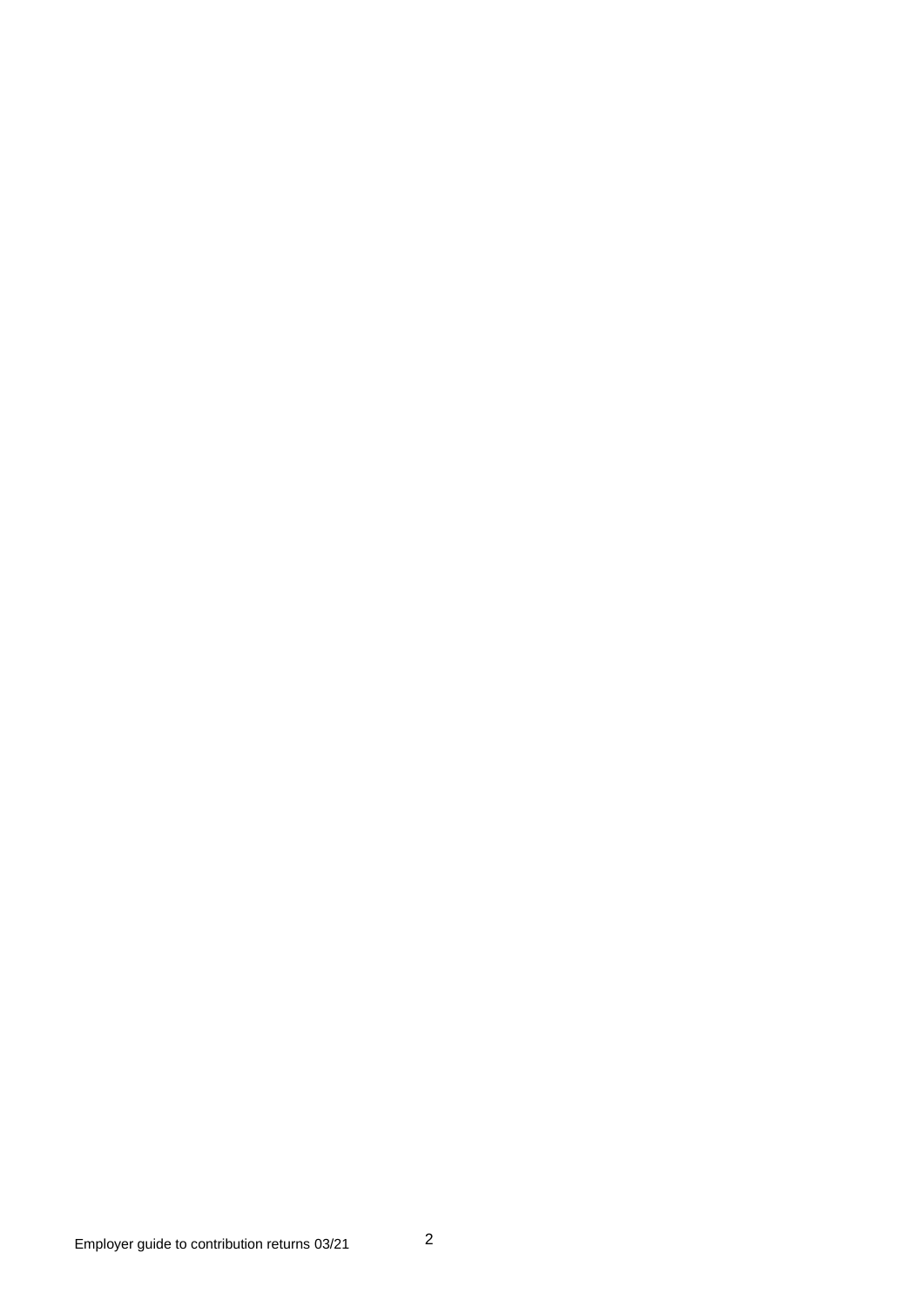# **CONTENTS**

| 3.2<br>3.3 <sub>2</sub><br>3.4 |
|--------------------------------|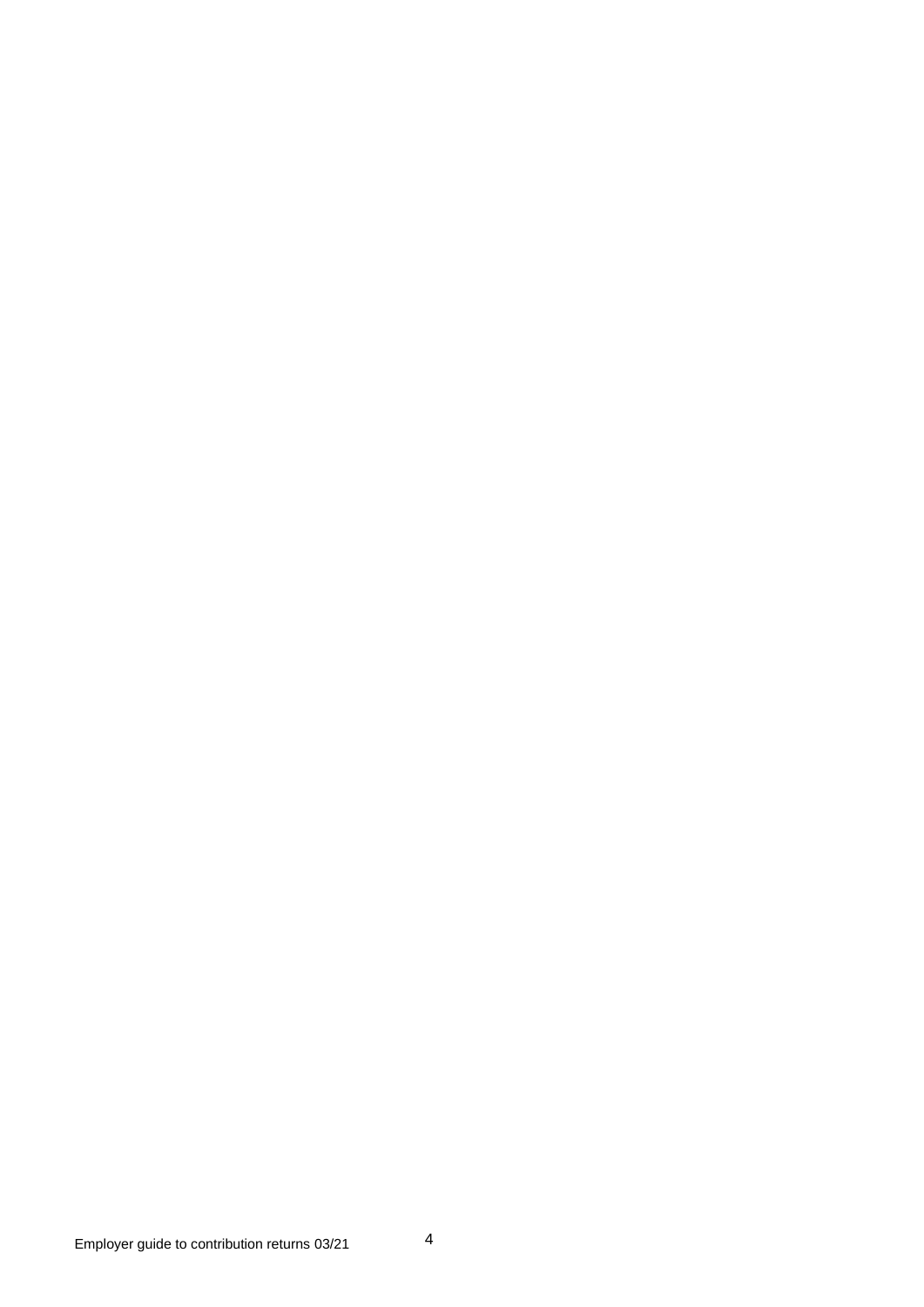## <span id="page-4-0"></span>**1.0 INTRODUCTION**

With effect from 1 April 2015 the Berkshire Pension Fund established a local pension board in accordance with regulation 106 of the LGPS Regulations 2013 (as amended) to assist the administering authority in its role as a scheme manager to secure compliance of the scheme regulations and other legislation relating to governance and administration of the scheme and of any requirements imposed by The Pensions Regulator.

The Pensions Regulator (TPR) also issued code of practice no. 14 concerning **'Governance and administration of public service pension schemes'**. This code of practice as it relates to the requirements of the Public Service Pensions Act 2013 and came into force from 1 April 2015.

One area that TPR is particularly keen to see operate efficiently is the payment and receipt of pension contributions and to ensure that the scheme manager has appropriate processes in place to monitor, record and reconcile the receipt of contributions. In addition, the scheme manager is legally required to identify and resolve any issues regarding payment failures at the same time as reporting breaches where relevant to the Regulator.

It is worth noting that TPR has a number of statutory objectives including:

- To protect the benefits of pension scheme members;
- To promote and improve understanding of the good administration of work-based pensions; and
- To maximise compliance with the duties and safeguards of the Pensions Act 2008.

Part of TPR's code of practice no. 14 is to set out how pension contributions are to be maintained and can be viewed, downloaded or printed from TPR's website <http://www.thepensionsregulator.gov.uk/doc-library/codes.aspx>

### <span id="page-4-1"></span>**2.0 CONTRIBUTIONS – GETTING THEM RIGHT**

The LGPS is a registered pension scheme and is known as a defined benefit occupational pension scheme which means that the benefits payable from the scheme are set out in law through statutory instruments issued by the Secretary of State for the Ministry of Housing Communities and Local Government (MHCLG).

As such, the contributions paid by both the employee and the employer are not used to calculate the pension rights of LGPS members. Instead, the contributions are paid into the Pension Fund to ensure that there is sufficient money to pay the benefits of retired members, deferred members once they reach their retirement age and active scheme members who will eventually reach retirement age and draw a pension.

Whilst the amount that employee's have to pay by way of contributions is set out in the scheme regulations, the amount that scheme employers pay is set every three years by an independent actuary who undertakes a health check of the Pension Fund known as a valuation. As part of the valuation process, the actuary will set employer contributions rates for the forthcoming valuation period. For example, the most recent valuation that took place as at 31 March 2019 has set the employer contribution rates for the period 1 April 2020 to 31 March 2023. The next valuation to take place on at 31 March 2022 will set the employer contribution rates for the period 1 April 2023 to 31 March 2026.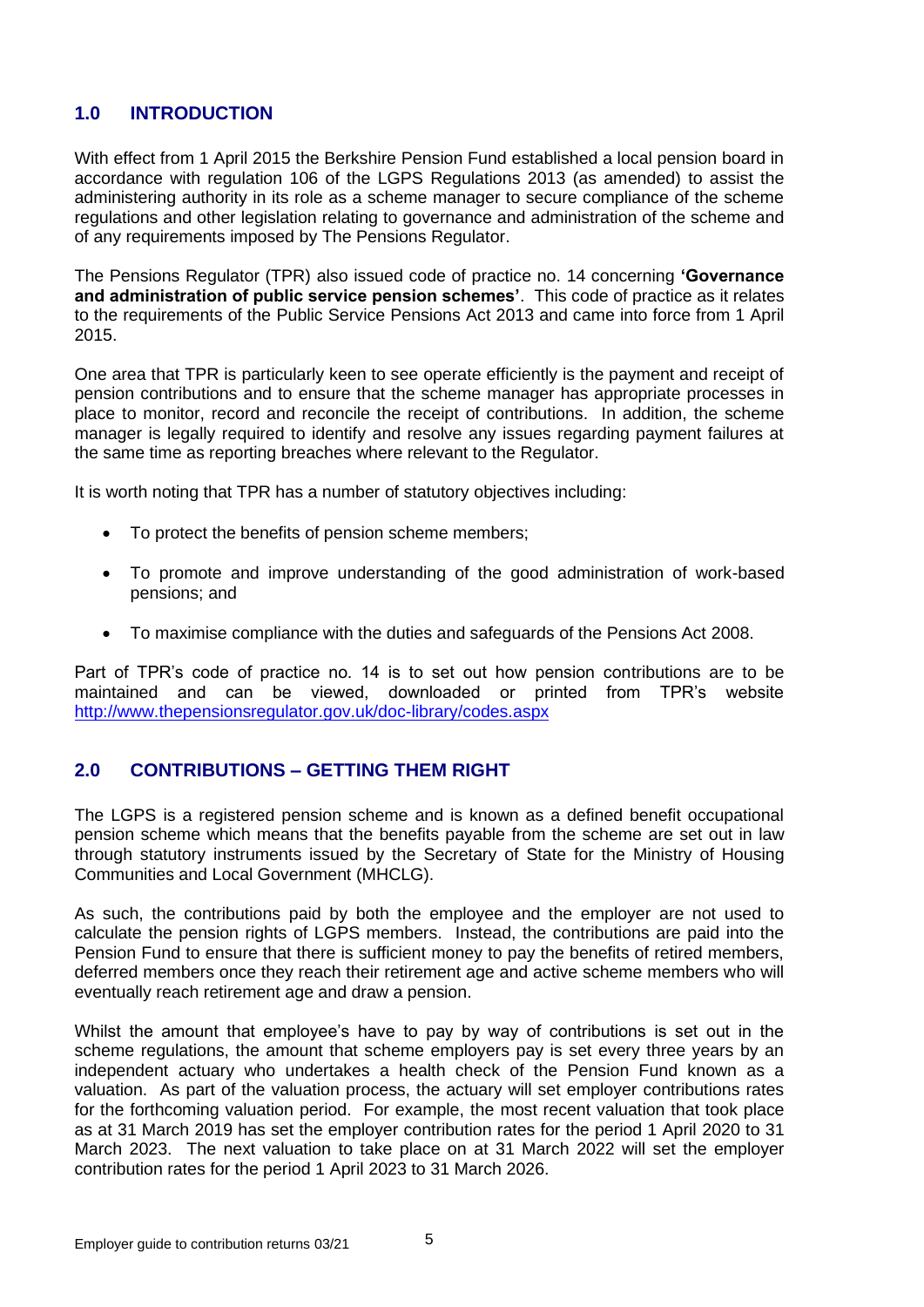The Pension Fund needs to ensure that there is enough money to pay for the benefits in payment whilst maintaining a suitable funding level to meet the payment of benefits coming into payment in the future.

This is why it is so important for Scheme employers to ensure that they deduct the correct rate of employee and employer contributions through their payrolls. Failure to do so can result in employers, and possibly employees, facing higher contribution rates in the future or for the level of benefits provided by the scheme being decreased if scheme costs exceed certain limits.

In addition, it is important that Scheme employers make payment of contributions to the Pension Fund in a timely manner to enable the Fund to make the best possible returns on its investments.

In accordance with the Pension Fund's 'Pension Administration Strategy' a Scheme employer will be held to account for late payment of contributions and will be issued with a written notice of unsatisfactory performance and may be charged interest where that performance does not improve.

A record of all notices of unsatisfactory performance issued to scheme employers will be reported to the local pension board and any employer that continues to fail to meet the statutory requirement to pay contributions over to the Pension Fund within prescribed deadlines will be at risk of being reported to the Pensions Regulator who has the power to issue fines.

**IMPORTANT NOTE:** If you are a Scheme employer that uses a third party payroll provider you need to be clear that it is your responsibility as the Scheme employer, not the payroll provider, to ensure that the requirements of the regulations and the procedures set out by the scheme manager are adhered to. Any notices that may be issued will be sent to the Scheme employer and not the payroll provider. The Scheme employer must ensure that, where they are happy for their payroll provider to submit contribution payments direct to the Pension Fund, the correct contribution rates are being used (both employee and employer) and that payments are made within the statutory deadlines. The payroll contract is between the Scheme employer and the payroll provider and not the Pension Fund.

### <span id="page-5-0"></span>**3.0 PROCEDURES**

#### <span id="page-5-1"></span>*3.1 Assessing employee contributions*

At 1 April each year a Scheme employer has to assess the rate of contribution that each of their employees should pay for the forthcoming Scheme year (1 April to 31 March). Where an employee may hold more than one post, the Scheme employer must assess the contribution rate applicable to each post in isolation of each other. In addition, the Scheme employer must ensure that the correct employer contribution rate is deducted on behalf of its Scheme members in accordance with the rates and adjustment certificate issued by the Fund's actuary as part of the triennial valuation report.

#### <span id="page-5-2"></span>*3.2 Additional employee contributions*

Where an employee has elected to pay additional pension contributions into the LGPS, the correct contribution amount must be deducted. These contributions could be in respect of a number of things but in most cases will be as a result of a member paying: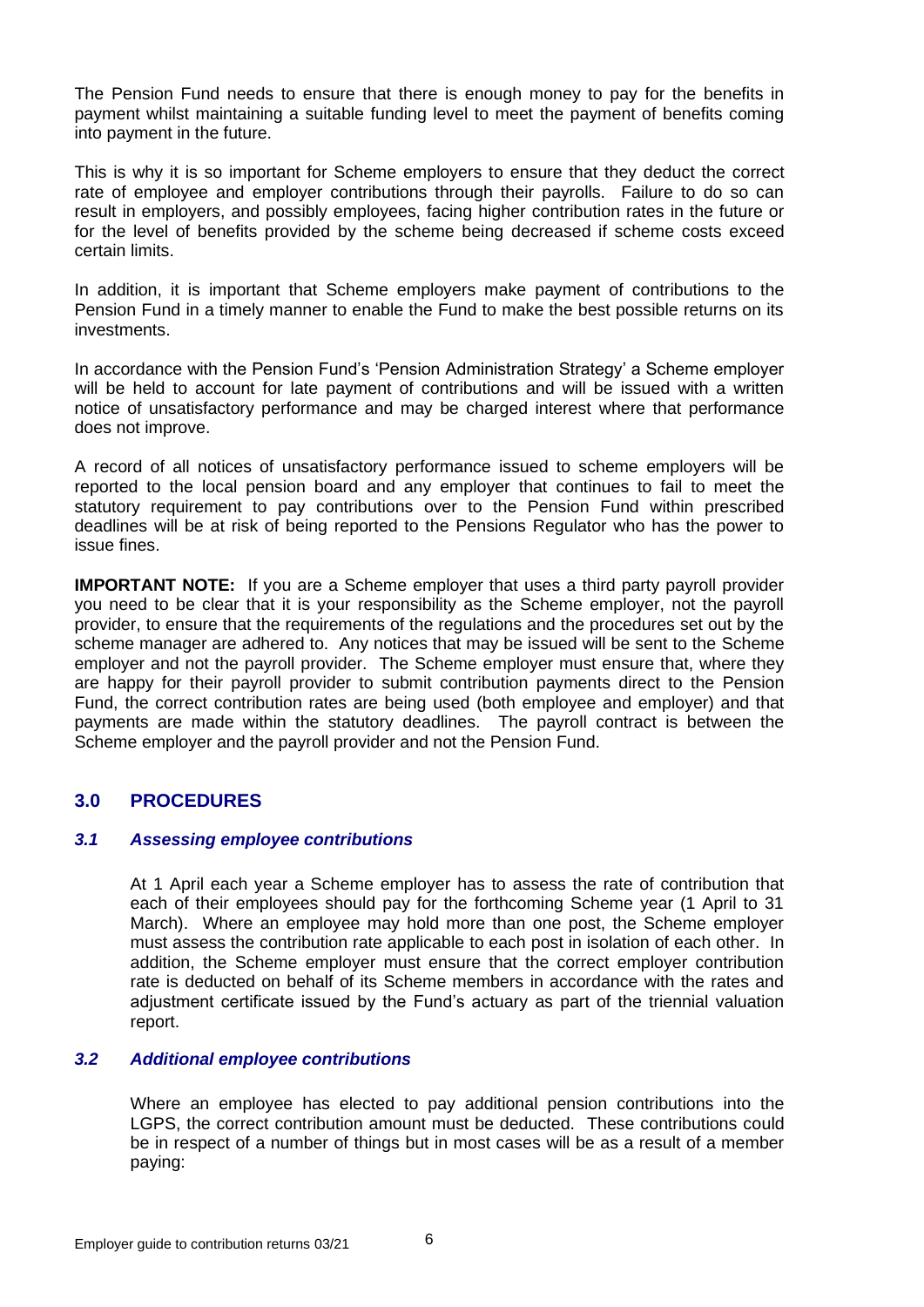- Additional Pension Contributions (APCs)
- Additional Regular Contributions (ARCs)
- Added Years Contributions (AYs)

APCs were introduced into the Scheme regulations with effect from 1 April 2014 and can be at full cost to the employee or a shared cost between the employee and the employer. It is important for an employer to notify the Pension Fund of a breakdown between employee and employer contributions.

ARCs are no longer available to Scheme members but any ARC contract in place prior to 1 April 2014 for a period extending beyond that date must be honoured and contributions must continue to be deducted from the employee.

As with ARCS, any employee paying for added years under former regulations must continue to have those contributions deducted until the added years contract ends.

**NOTE:** Additional Voluntary Contributions (AVCs). If you have employees paying AVCs with Prudential you must pay those contributions direct to Prudential each month and **NOT** to the Berkshire Pension Fund.

#### <span id="page-6-0"></span>*3.3 Completing the contribution return*

The Berkshire Pension Fund has produced a multi-worksheet excel spreadsheet that must be completed each month and submitted to the Pension Fund. No other form of notification should be used and where an alternative format is submitted it will be returned with a request to use the appropriate spreadsheet.

When you first open the spreadsheet you will see 14 tabs at the bottom, the first one being a cost centre and contribution rate 'look up table'. There will then be 12 tabs labelled for each month of the year with the final tab being a totals spreadsheet which adds up the payments made month by month throughout the year.

First go to the April tab. By inserting the employer name from the dropdown menu a lot of information will automatically be populated into all of the 12 monthly worksheets (obtained from the look up table) and you should not need to insert this information again throughout the year. This information includes the cost centre, the employer contribution rate and the monthly deficit contribution amount if your employer is making deficit recovery payments.

Please ensure that for the fields that you must complete each month that you provide the correct figures into the correct fields of the correct worksheet each month otherwise the totals will not add up correctly.

It is important that you use the correct tab for the correct month. You cannot change the dates contained within each worksheet as these have been hard-coded which will hopefully prompt you to move to a different tab should you try to amend those fields.

You will also see some text in **RED** when you access each worksheet. This will disappear once you have completed the worksheet correctly indicating that it is ready for submission to the Pension Fund.

A feature of the worksheets since 1 April 2017 is that there is a Government Actuary's requirement to report employee contributions (Field A) split between CARE MAIN scheme and CARE 50/50 scheme contributions and also employee additional contributions (Field B) split between pre and post April 2014 contributions. Put simply,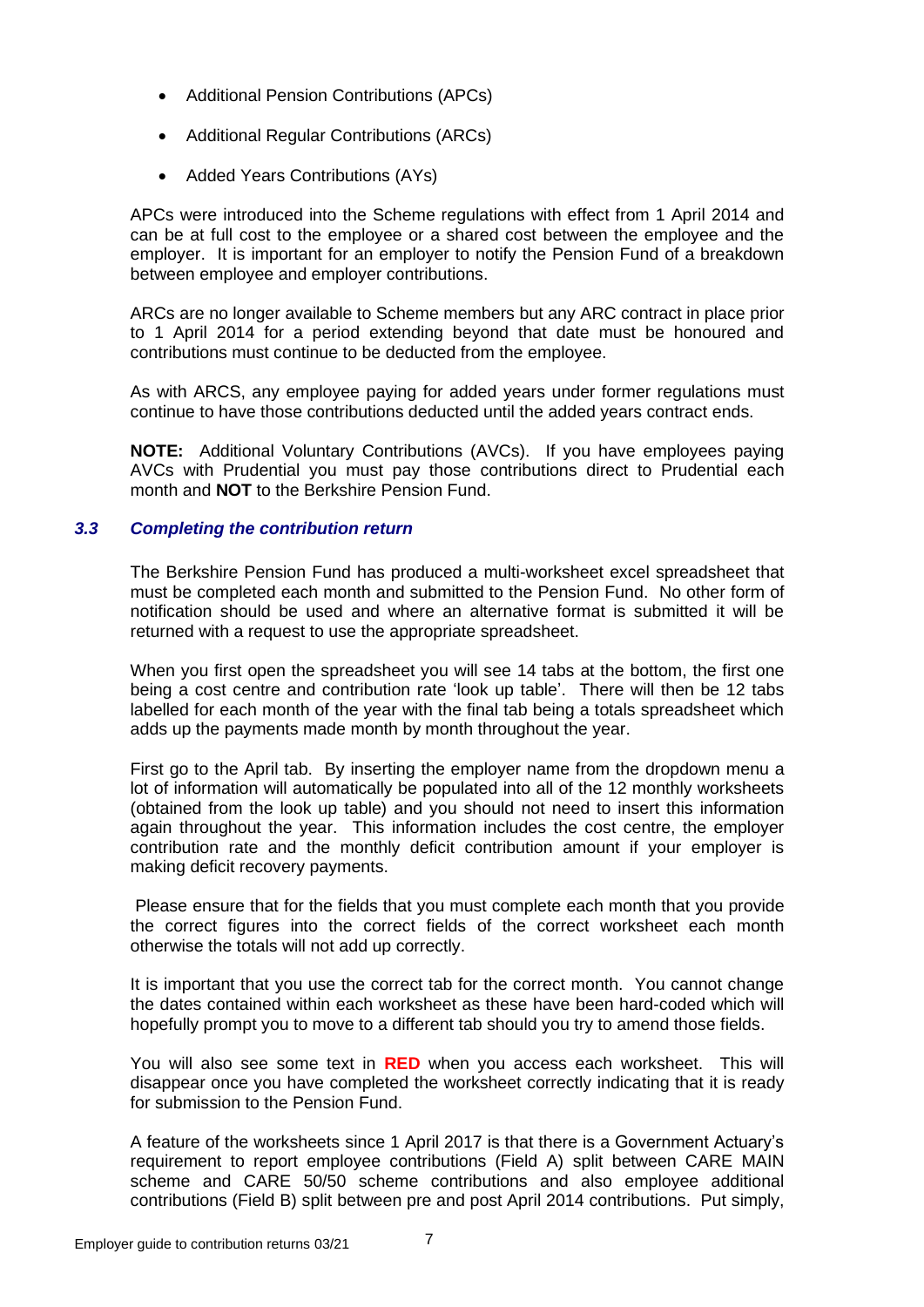in field B1 you need to insert the total of all employees' Additional Pension Contributions (APCs) (as these only came into existence from 1 April 2014) and in field B2 you need to insert the total of al employees' Additional Regular Contributions (ARCs) (as these contracts will have commenced before 1 April 2014) plus any old Added Years contributions where a scheme member will have entered into a contract before 1 April 2014 to purchase additional scheme membership (new contracts not available since before 1 April 2014).

The diagram below shows the contribution return for April 2021 payable by 19 May 2021. Start by filling in the name of the employer using the drop down list function.

|                                                                                                                                                    |                  | υ<br>L                                                                      |
|----------------------------------------------------------------------------------------------------------------------------------------------------|------------------|-----------------------------------------------------------------------------|
| ROYAL COUNTY OF BERKSHIRE PENSION FUND<br><b>LOCAL GOVERNMENT PENSION SCHEME</b><br><b>PAYMENT OF CONTRIBUTIONS - LGS16</b>                        | <b>BERKSHIRE</b> |                                                                             |
| PLEASE COMPLETE & RETURN WHEN PAYMENT IS MADE TO PENSION FUND<br>Email to: LGPS@RBWM.gov.uk<br>** DO NOT RETURN FORM UNTIL IT HAS BEEN COMPLETED** |                  | Click into the blue area and select<br>your employer from the dropdown list |
|                                                                                                                                                    |                  |                                                                             |
| <b>EMPLOYER NAME:</b><br><b>Employer ABC</b>                                                                                                       |                  | ÷                                                                           |
|                                                                                                                                                    |                  |                                                                             |
| REFERENCE (COST CENTRE - check look up table if in doubt):                                                                                         | QL99             |                                                                             |
| <b>CONTRIBUTIONS FOR PERIOD ENDING:</b>                                                                                                            | 30/04/2021       |                                                                             |
| PAYMENT DUE NOT LATER THAN:                                                                                                                        | 19/05/2021       |                                                                             |
| A. Employee Standard Contributions (EES)                                                                                                           |                  |                                                                             |
| 1. Care Main Scheme                                                                                                                                |                  |                                                                             |
| 2. Care 50/50 Scheme                                                                                                                               |                  |                                                                             |
| <b>B. Employee Additional Contributions</b>                                                                                                        |                  |                                                                             |
| 1. Post April 2014 Employee Additional Contributions (i.e. APCs)                                                                                   |                  |                                                                             |
| 2. Pre March 2014 Employee Additional Contributions (i.e. ARCs and Added Years)                                                                    |                  |                                                                             |
| <b>DO NOT INCLUDE AVCs</b>                                                                                                                         |                  |                                                                             |
| <b>C. Employer Contributions (ERS)</b>                                                                                                             |                  |                                                                             |
| D. Deficit Funding (if applicable)                                                                                                                 | £833.33          |                                                                             |
| E. Total Contribution Amount: $( = A + B + C + D)$                                                                                                 | £833.33          |                                                                             |
| F. Rate at which employer contributions deducted:                                                                                                  | 24.0%            |                                                                             |
|                                                                                                                                                    |                  |                                                                             |
| G. Adjustments to above (please specify below)                                                                                                     |                  |                                                                             |
| H. PENSIONABLE PAYROLL FOR THE MONTH                                                                                                               |                  |                                                                             |
| PLEASE ENTER PENSIONABLE PAYROLL FOR THE MONTH                                                                                                     |                  |                                                                             |
| Reason for adjustments:                                                                                                                            |                  |                                                                             |
|                                                                                                                                                    |                  |                                                                             |
|                                                                                                                                                    |                  |                                                                             |
|                                                                                                                                                    |                  |                                                                             |